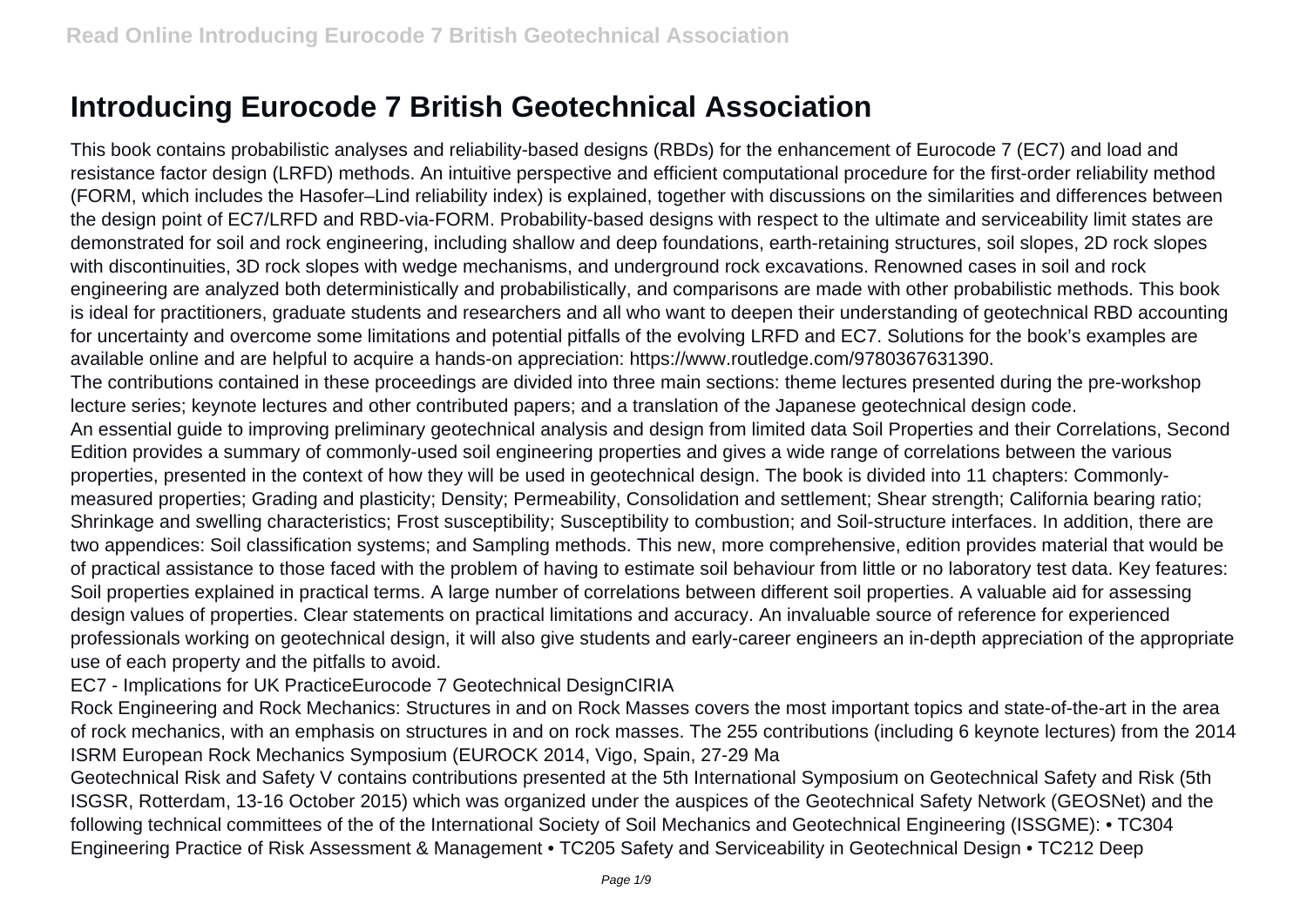Foundations • TC302 Forensic Geotechnical Engineering Geotechnical Risk and Safety V covers seven themes: 1. Geotechnical Risk Management and Risk Communication 2. Variability in Ground Conditions and Site Investigation 3. Reliability and Risk Analysis of Geotechnical Structures 4. Limit-state design in Geotechnical Engineering 5. Assessment and Management of Natural Hazards 6. Contractual and Legal Issues of Foundation and (Under)Ground Works 7. Case Studies, Monitoring and Observational Method The 5th ISGSR is the continuation of a series of symposiums and workshops on geotechnical risk and reliability, starting with LSD2000 (Melbourne, Australia), IWS2002 (Tokyo and Kamakura, Japan), LSD2003 (Cambridge, USA), Georisk2004 (Bangalore, India), Taipei2006 (Taipei, Taiwan), the 1st ISGSR (Shanghai, China, 2007), the 2nd ISGSR (Gifu, Japan, 2009), the 3rd ISGSR (Munich, Germany, 2011) and the 4th ISGSR (Hong Kong, 2013).

Tunnelling provides a robust solution to a variety of engineering challenges. It is a complex process, which requires a firm understanding of the ground conditions as well as structural issues. This book covers the whole range of areas that you need to know in order to embark upon a career in tunnelling. It also includes a number of case studies of real tunnel projects, to demonstrate how the theory applies in practice. The coverage includes: Both hard-rock and soft-ground conditions Site investigation, parameter selection, and design considerations Methods of improving the stability of the ground and lining techniques Descriptions of the various tunnelling techniques Health and safety considerations Monitoring of tunnels during construction Clear, concise, and heavily illustrated, this is a vital text for final-year undergraduate and MSc students and an invaluable starting point for young professionals.

Design of Shallow and Deep Foundations introduces the concept of limit state calculations, before focusing on shallow and deep foundations. The limit state combinations of actions are examined, and practical calculation models of the bearing capacity and of the settlement are presented, particularly from the results of Ménard pressuremeter tests and cone penetration tests. Attention is also given to the use of numerical methods, which has been developed over the past twenty years. It provides an overview of various elements of ground-structure interaction that are pertinent for a refined design of both shallow and deep foundations, such as allowable displacements of structures, and ground-structure couplings. This guide will be useful to practising engineers and experts in design offices, contracting companies and administrations, as well as students and researchers in civil engineering. Though its focus is generally on the French practice, it is more widely applicable to design based on, or generally in line with, Eurocode 7, with references to BS ENs. Roger Frank is an Honorary Professor at Ecole Nationale des Ponts et Chaussées (ENPC). From 1998 to 2004, he chaired the committee on Eurocode 7 on Geotechnical design. Fahd Cuira is the Scientific Director of Terrasol (Setec group), France. Since 2018, he has been in charge of the course on the design of geotechnical structures at ENPC. Sébastien Burlon is a Project Director at Terrasol (Setec group), France. He is involved in the evolution of Eurocode 7 and teaches several geotechnical courses, especially at ENPC.

The purpose of this book is to explain the philosophy set out in Eurocode 7, the new European code of practice for geotechnical design, and, by means of series of typical examples, to show how this philosophy is used in practice. This book is aimed at: • practising engineers, to assist them to carry out geotechnical designs to Eurocode 7 using the limit state design method and partial factors; • lecturers and students on courses where design to Eurocode 7 is being taught. It is envisaged that practising engineers, using this book to assist them carry out geotechnical designs to Eurocode 7, will have access to the prestandard version of Eurocode 7, ENV 1997 -I, so the authors have concentrated on the main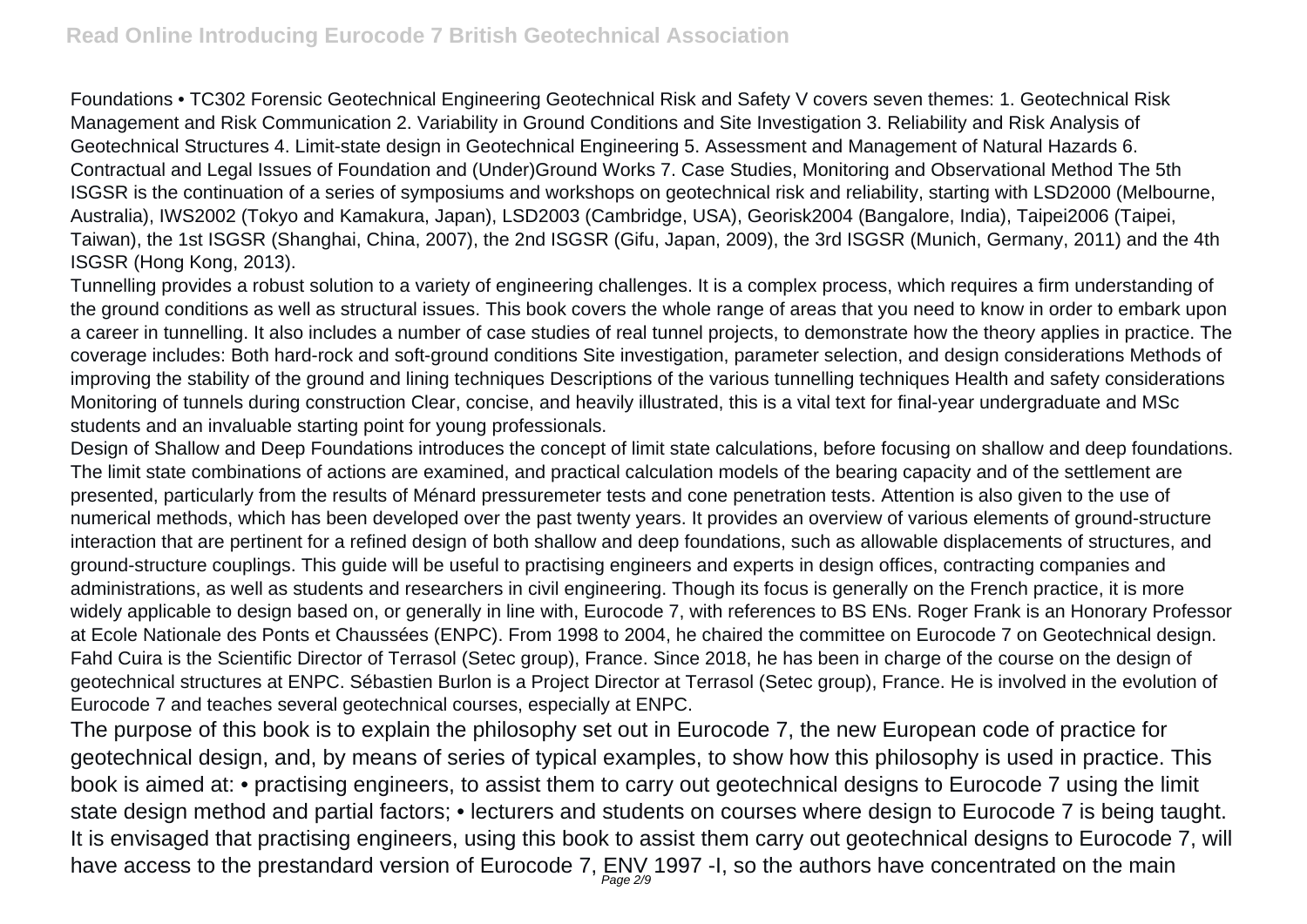principles and have not provided a commentary on all the clauses. However sufficient detail has been included in the book to enable it to be used on its own by those learning the design principles who may not have access to Eurocode 7. For example, the values of the partial factors and the principal equations given in Eurocode 7 have been included and these are used in the design examples in this book. To assist the reader, the numbering, layout and titles of the chapters closely follow those presented in Eurocode 7.

Gives an overview of ground behaviour and geotechnics, focusing on shallow foundations for low-rise buildings. Written for non-experts, and their professional advisers, the book brings together guidance published by BRE over a number of years.

For a complex engineering discipline such as geotechnics, used to the piecemeal and evolutionary introduction of national codes and testing standards, the introduction of a different design philosophy for dealing with engineering uncertainty and the relatively rapid replacement of national documents represent major changes for the industry. Site characterization is a fundamental step towards the proper design, construction and long term performance of all types of geotechnical projects, ranging from foundation, excavation, earth dams, embankments, seismic hazards, environmental issues, tunnels, near and offshore structures. The Fourth International Conference on Site Characterization

This third edition of a popular textbook is a concise single-volume introduction to the design of structural elements in concrete, steel, timber, masonry, and composites. It provides design principles and guidance in line with both British Standards and Eurocodes, current as of late 2007. Topics discussed include the philosophy of design, basic structural concepts, and material properties. After an introduction and overview of structural design, the book is conveniently divided into sections based on British Standards and Eurocodes.

Decoding Eurocode 7 provides a detailed examination of Eurocode 7 Parts 1 and 2 and an overview of the associated European and International standards. The detail of the code is set out in summary tables and diagrams, with extensive. Fully annotated worked examples demonstrate how to apply it to real designs. Flow diagrams explain how reliability is introduced into design and mind maps gather related information into a coherent framework. Written by authors who specialise in lecturing on the subject, Decoding Eurocode 7 explains the key principles and application rules of Eurocode 7 in a logical and simple manner. Invaluable for practitioners, as well as for high-level students and researchers working in geotechnical fields.

Numerical Methods in Geotechnical Engineering IX contains 204 technical and scientific papers presented at the 9th European Conference on Numerical Methods in Geotechnical Engineering (NUMGE2018, Porto, Portugal, 25—27 June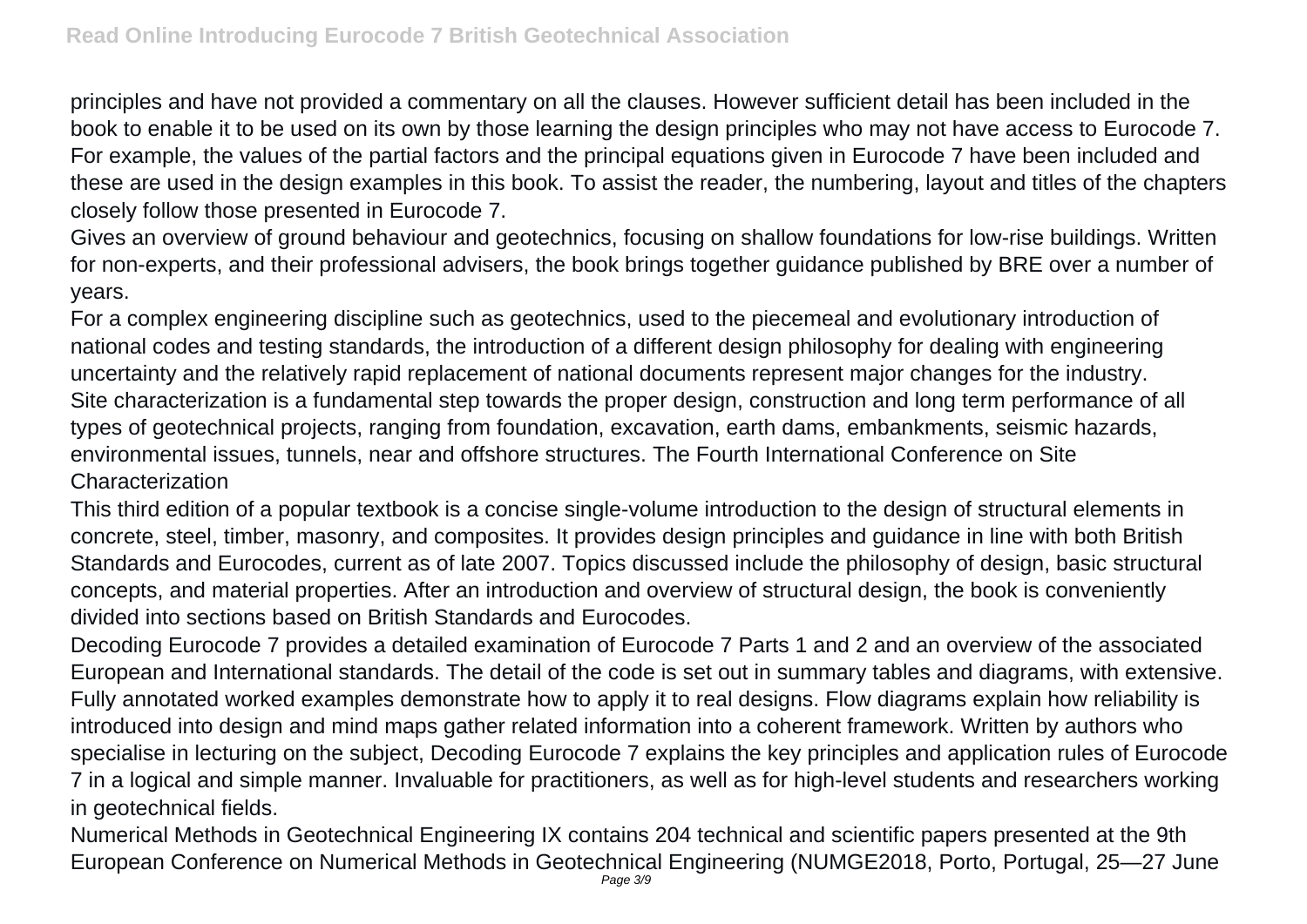2018). The papers cover a wide range of topics in the field of computational geotechnics, providing an overview of recent developments on scientific achievements, innovations and engineering applications related to or employing numerical methods. They deal with subjects from emerging research to engineering practice, and are grouped under the following themes: Constitutive modelling and numerical implementation Finite element, discrete element and other numerical methods. Coupling of diverse methods Reliability and probability analysis Large deformation – large strain analysis Artificial intelligence and neural networks Ground flow, thermal and coupled analysis Earthquake engineering, soil dynamics and soil-structure interactions Rock mechanics Application of numerical methods in the context of the Eurocodes Shallow and deep foundations Slopes and cuts Supported excavations and retaining walls Embankments and dams Tunnels and caverns (and pipelines) Ground improvement and reinforcement Offshore geotechnical engineering Propagation of vibrations Following the objectives of previous eight thematic conferences, (1986 Stuttgart, Germany; 1990 Santander, Spain; 1994 Manchester, United Kingdom; 1998 Udine, Italy; 2002 Paris, France; 2006 Graz, Austria; 2010 Trondheim, Norway; 2014 Delft, The Netherlands), Numerical Methods in Geotechnical Engineering IX updates the state-of-the-art regarding the application of numerical methods in geotechnics, both in a scientific perspective and in what concerns its application for solving practical boundary value problems. The book will be much of interest to engineers, academics and professionals involved or interested in Geotechnical Engineering. This is volume 2 of the NUMGE 2018 set.

Authors from throughout Europe have contributed to this book, which covers the design advances in piling practice, performance testing and innovations in piling systems, piling systems employed in different European countries, trends and technologies and research and developments, taking into account geographical and soil conditions as they determine the state of the art.

The most important conference on soil mechanics and foundation engineering, held every four years. All papers were selected and reviewed by the national societies of the ISSMFE. Nearly all papers in English. Topics: Terzaghi oration - Geotechnical aspects of earthquakes of 1995; Heritage lecture - Geotechnics in Germany; Geotechnical aspects of the Great Belt Project and of the Oeresund Projects; Reduction of the differential settlements of the Metropolitan Cathedral in Mexico City by means of under- excavation; Soil testing and ground property characterization; Recent developments in foundation techniques; Retaining structures and excavated slopes; Underground works in urban environment; Soil improvement and reinforcement; Waste disposal and contaminated sites; Recent developments in laboratory stressstrain testing; Ground property characterization by means of insitu tests; Interplay between physical and numerical models as applied in engineering practice;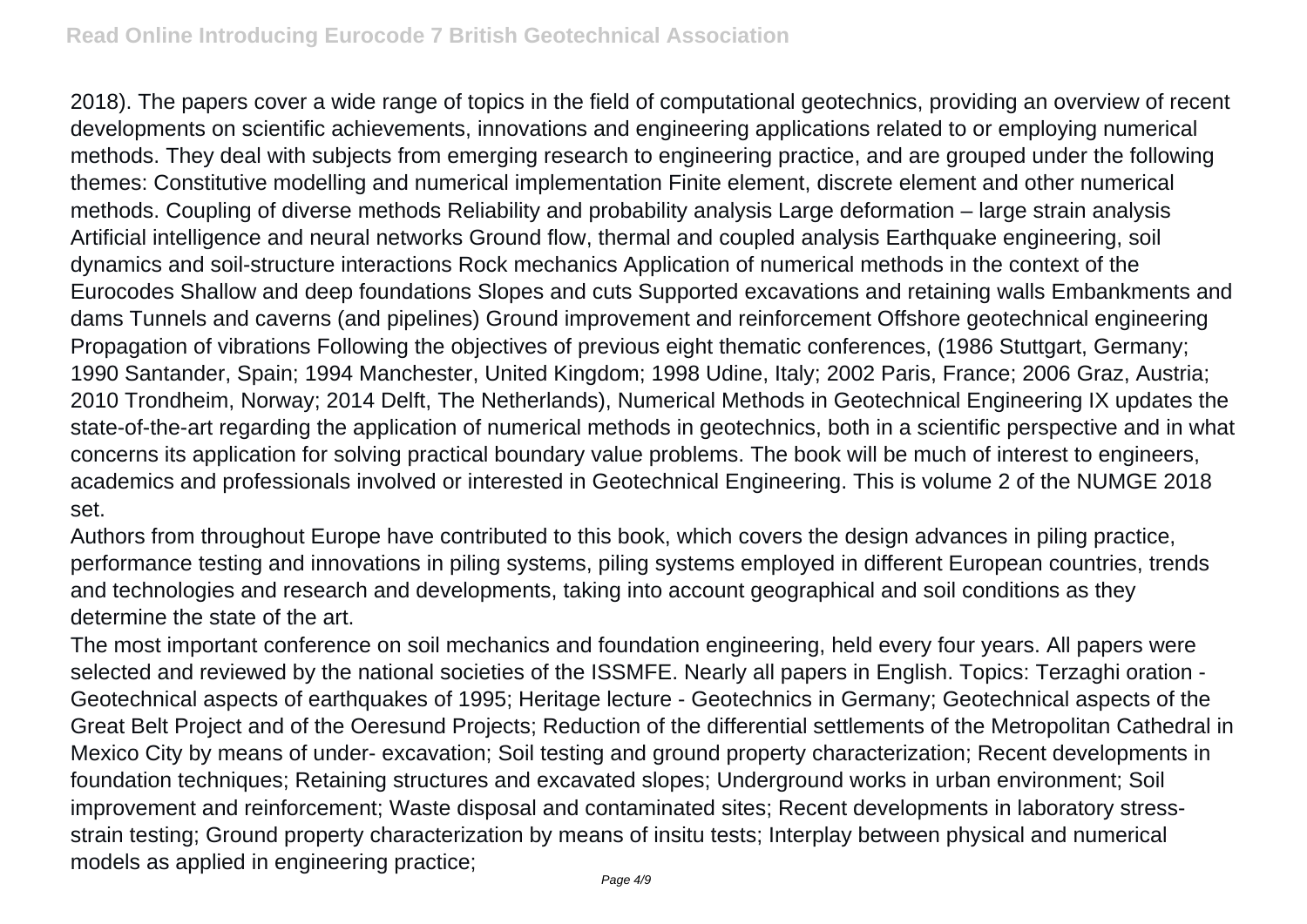Numerical Methods in Geotechnical Engineering IX contains 204 technical and scientific papers presented at the 9th European Conference on Numerical Methods in Geotechnical Engineering (NUMGE2018, Porto, Portugal, 25—27 June 2018). The papers cover a wide range of topics in the field of computational geotechnics, providing an overview of recent developments on scientific achievements, innovations and engineering applications related to or employing numerical methods. They deal with subjects from emerging research to engineering practice, and are grouped under the following themes: Constitutive modelling and numerical implementation Finite element, discrete element and other numerical methods. Coupling of diverse methods Reliability and probability analysis Large deformation – large strain analysis Artificial intelligence and neural networks Ground flow, thermal and coupled analysis Earthquake engineering, soil dynamics and soil-structure interactions Rock mechanics Application of numerical methods in the context of the Eurocodes Shallow and deep foundations Slopes and cuts Supported excavations and retaining walls Embankments and dams Tunnels and caverns (and pipelines) Ground improvement and reinforcement Offshore geotechnical engineering Propagation of vibrations Following the objectives of previous eight thematic conferences, (1986 Stuttgart, Germany; 1990 Santander, Spain; 1994 Manchester, United Kingdom; 1998 Udine, Italy; 2002 Paris, France; 2006 Graz, Austria; 2010 Trondheim, Norway; 2014 Delft, The Netherlands), Numerical Methods in Geotechnical Engineering IX updates the state-of-the-art regarding the application of numerical methods in geotechnics, both in a scientific perspective and in what concerns its application for solving practical boundary value problems. The book will be much of interest to engineers, academics and professionals involved or interested in Geotechnical Engineering.

An Introduction to Design for Civil Engineers is a concise book that provides the reader with the necessary background on terminology used in design. With this book as a guide, entry-level students of civil engineering will better understand from the outset lectures on detailed subject areas. Drawing on a wealth of experience, the authors present a Establishes Geotechnical Reliability as Fundamentally Distinct from Structural Reliability Reliability-based design is relatively well established in structural design. Its use is less mature in geotechnical design, but there is a steady progression towards reliability-based design as seen in the inclusion of a new Annex D on "Reliability of Geotechnical Structures" in the third edition of ISO 2394. Reliability-based design can be viewed as a simplified form of risk-based design where different consequences of failure are implicitly covered by the adoption of different target reliability indices. Explicit risk management methodologies are required for large geotechnical systems where soil and loading conditions are too varied to be conveniently slotted into a few reliability classes (typically three) and an associated simple discrete tier of target reliability indices. Provides Realistic Practical Guidance Risk and Reliability in Geotechnical Engineering makes these reliability and risk methodologies more accessible to practitioners and researchers by presenting soil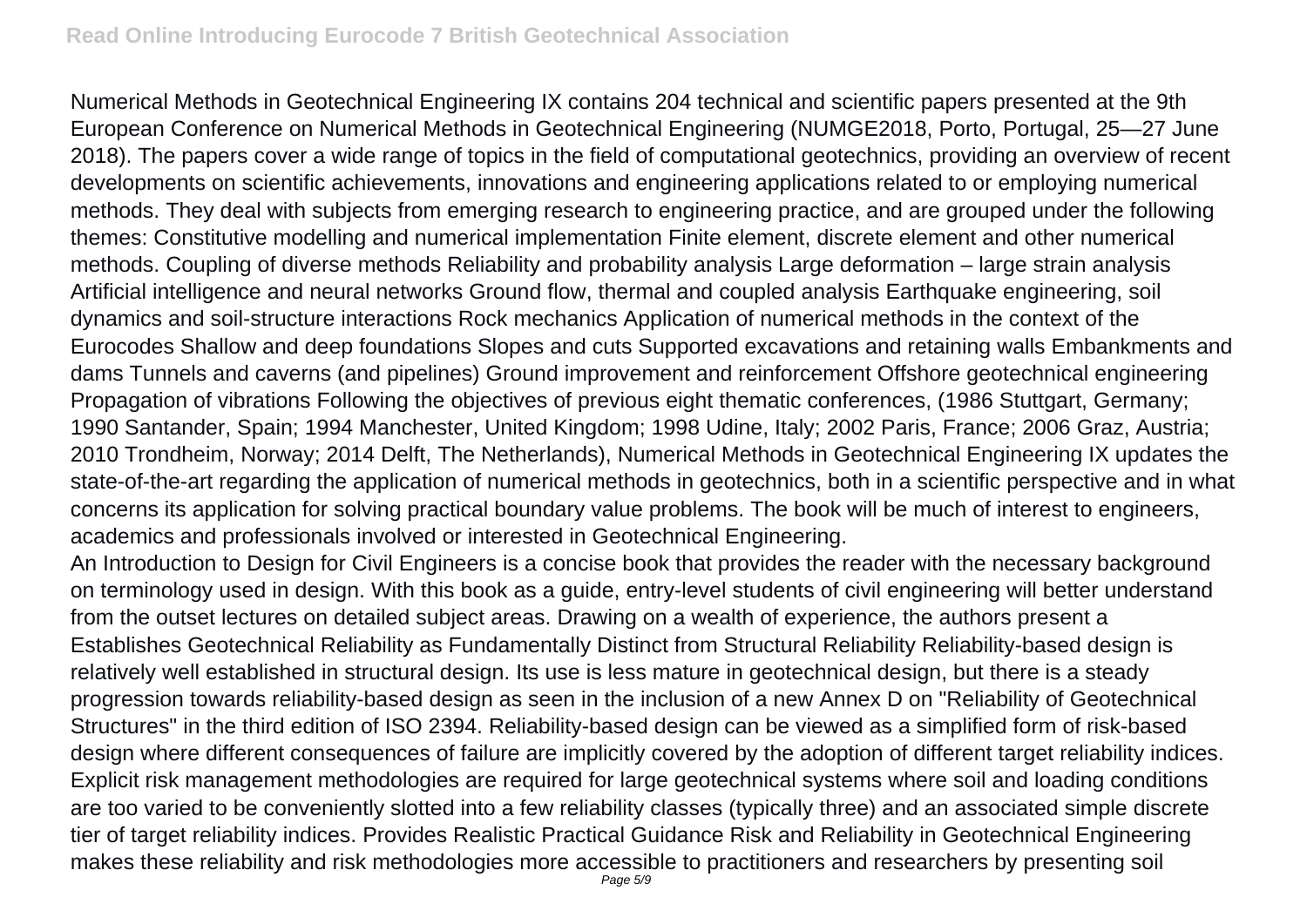statistics which are necessary inputs, by explaining how calculations can be carried out using simple tools, and by presenting illustrative or actual examples showcasing the benefits and limitations of these methodologies. With contributions from a broad international group of authors, this text: Presents probabilistic models suited for soil parameters Provides easy-to-use Excel-based methods for reliability analysis Connects reliability analysis to design codes (including LRFD and Eurocode 7) Maximizes value of information using Bayesian updating Contains efficient reliability analysis methods Accessible To a Wide Audience Risk and Reliability in Geotechnical Engineering presents all the "need-to-know" information for a non-specialist to calculate and interpret the reliability index and risk of geotechnical structures in a realistic and robust way. It suits engineers, researchers, and students who are interested in the practical outcomes of reliability and risk analyses without going into the intricacies of the underlying mathematical theories. The ground is one of the most highly variable of engineering materials. It is therefore not surprising that geotechnical designs depend on local site conditions and local engineering experience. Engineering practices, relating to investigation and design methods site understanding and to safety levels acceptable to society, will therefore vary between different regions.The challenge in geotechnical engineering is to make use of worldwide geotechnical experience, established over many years, to aid in the development and harmonization of geotechnical design codes. Given the significant uncertainties involved, empiricism and engineering

Numerical Methods in Geotechnical Engineering contains the proceedings of the 8th European Conference on Numerical Methods in Geotechnical Engineering (NUMGE 2014, Delft, The Netherlands, 18-20 June 2014). It is the eighth in a series of conferences organised by the European Regional Technical Committee ERTC7 under the auspices of the International

This book has been specially divided into studies on understanding, recognizing, evaluating and managing risk, and the issues are discussed both in theory and in practice. The design issues affecting risk are examined, and the types of ground conditions and their relative risks are compared - through both research and case histories), to make this an invaluable volume for anyone involved in ground engineering

The study of the solid part of the earth on which structures are built is an essential part of the training of a civil engineer. Geotechnical processes such as drilling, pumping and injection techniques enhance the viability of many construction processes by improving ground conditions. Highlighting the ground investigation necessary for the process, the likely improvement in strength of treated ground and testing methods An Introduction to Geotechnical Processes covers the elements of ground treatment and improvement, from the control of groundwater, drilling and grouting to ground anchors and electro-chemical hardening.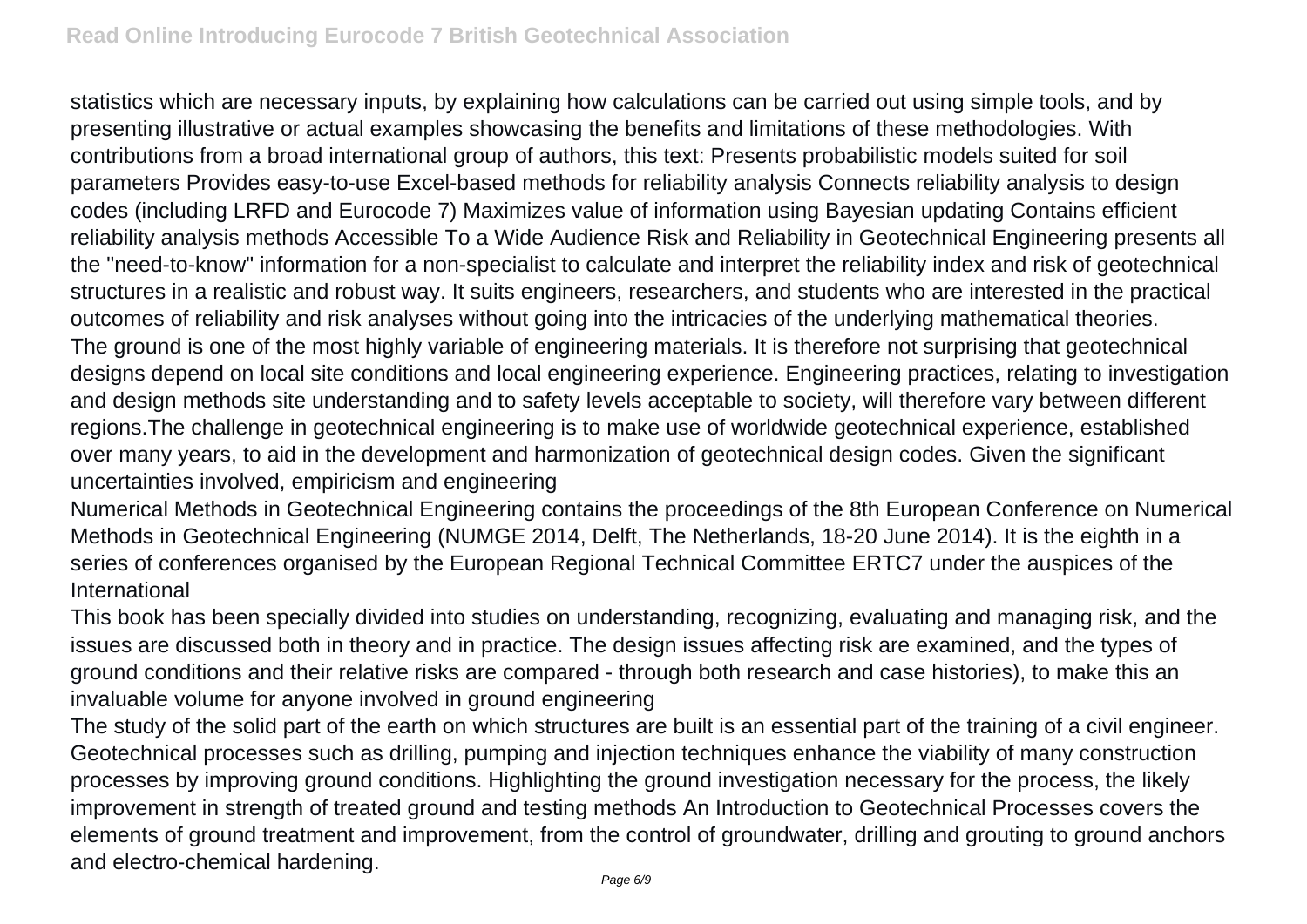This book describes and explains the many features of ground engineering that require special design attention to ensure safety and adequate performance. It is useful for civil and structural engineers code-drafting committees; clients; structural-design students and public authorities.

Introduction to Soil Mechanics, Béla Bodó & Colin Jones Introduction to Soil Mechanics covers the basic principles of soil mechanics, illustrating why the properties of soil are important, the techniques used to understand and characterise soil behaviour and how that knowledge is then applied in construction. The authors have endeavoured to define and discuss the principles and concepts concisely, providing clear, detailed explanations, and a well-illustrated text with diagrams, charts, graphs and tables. With many practical, worked examples and end-of-chapter and coverage of Eurocode 7, Introduction to Soil Mechanics will be an ideal starting point for the study of soil mechanics and geotechnical engineering. About the Authors Béla Bodó B.Sc., B.A., C.Eng., M.I.C.E, was born in Hungary and studied at Budapest Technical University, the University of London and the Open University. He developed his expertise in Soil Mechanics during his employment with British Rail and British Coal. Colin Jones B.Sc, C. Eng., M.I.C.E, P.G.C.E, studied at the University of Dundee, and worked at British Coal where he and Béla were colleagues. He has recently retired from the University of Wales, Newport where he was Programme Director for the Civil Engineering provision, specializing in Soil Mechanics and Geotechnics. Also Available Fundamentals of Rock Mechanics 4th Edition J C Jaeger, N G W Cook and R Zimmerman Hardcover: 9780632057597 Smith's Elements of Soil Mechanics 8th Edition Ian Smith Paperback: 9781405133708

Numerical Methods in Geotechnical Engineering contains 153 scientific papers presented at the 7th European Conference on Numerical Methods in Geotechnical Engineering, NUMGE 2010, held at Norwegian University of Science and Technology (NTNU) in Trondheim, Norway, 2 4 June 2010.The contributions cover topics from emerging research to engineering pra Analysis and design of geotechnical structures combines, in a single endeavor, a textbook to assist students in understanding the behavior of the main geotechnical works and a guide for practising geotechnical engineers, designers, and consultants. The subjects are treated in line with limit state design, which underpins the Eurocodes and most North America design codes. Instructors and students will value innovative approaches to numerous issues refined by the experience of the author in teaching generations of enthusiastic students. Professionals will gain from its comprehensive treatment of the topics covered in each chapter, supplemented by a plethora of informative material used by consultants and designers. For the benefit of both academics and professionals, conceptual exercises and practical geotechnical design problems are proposed at the end of most chapters. A final annex includes detailed resolutions of the exercises and problems.

Instead of fixating on formulae, Soil Mechanics: Concepts and Applications, Third Edition focuses on the fundamentals. This book describes the mechanical behaviour of soils as it relates to the practice of geotechnical engineering. It covers both principles and design, avoids complex mathematics whenever possible, and uses simple methods and ideas to build a framework to support and accommodate more complex problems and analysis. The third edition includes new material on site investigation, stress-dilatancy,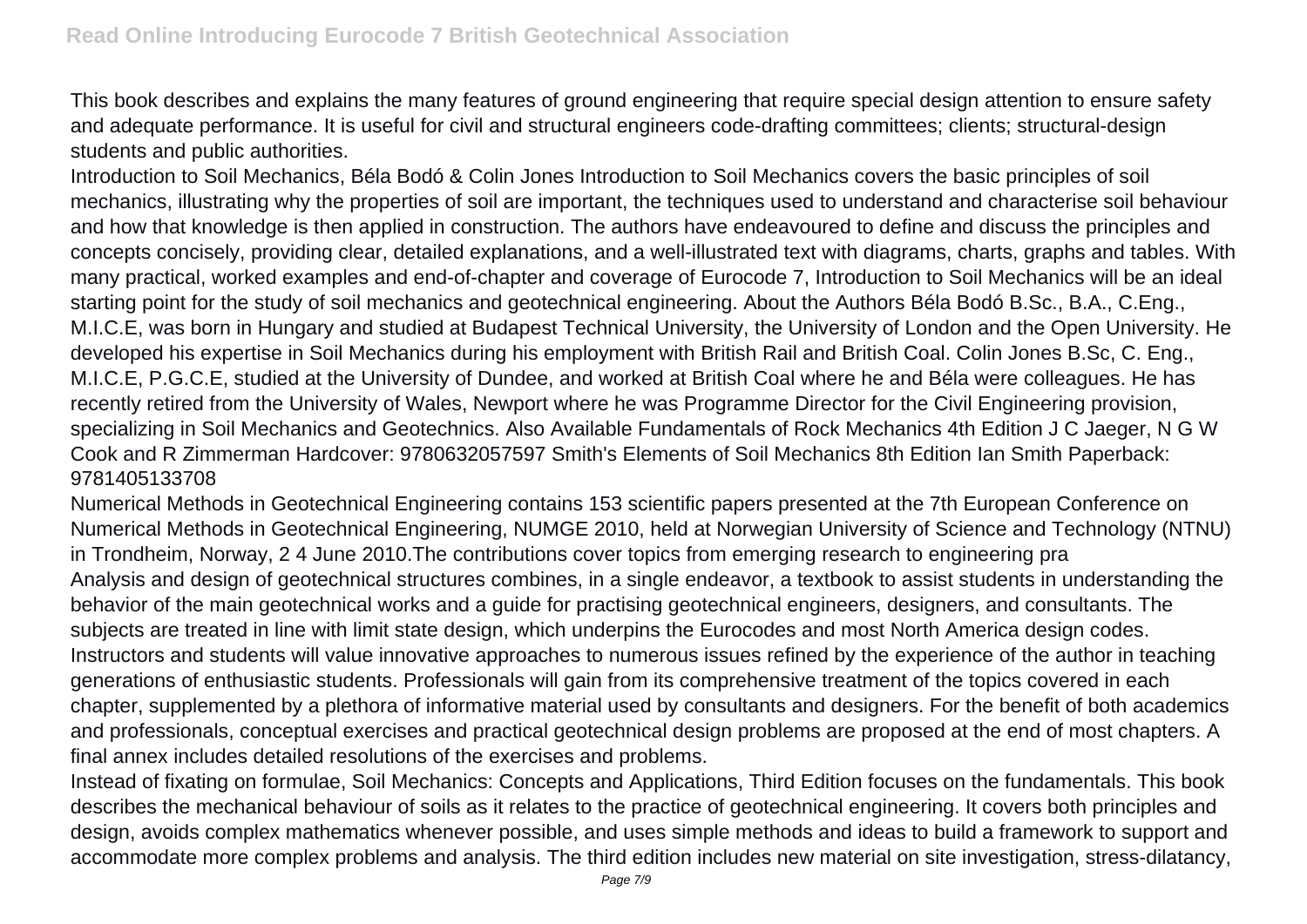cyclic loading, non-linear soil behaviour, unsaturated soils, pile stabilization of slopes, soil/wall stiffness and shallow foundations. Other key features of the Third Edition: • Makes extensive reference to real case studies to illustrate the concepts described • Focuses on modern soil mechanics principles, informed by relevant research • Presents more than 60 worked examples • Provides learning objectives, key points, and self-assessment and learning questions for each chapter • Includes an accompanying solutions manual for lecturers This book serves as a resource for undergraduates in civil engineering and as a reference for practising geotechnical engineers.

The 9th edition maintains the content on all soil mechanics subject areas - groundwater flow, soil physical properties, stresses, shear strength, consolidation and settlement, slope stability, retaining walls, shallow and deep foundations, highways, site investigation - but has been expanded to include a detailed explanation of how to use Eurocode 7 for geotechnical design. The key change in this new edition is the expansion of the content covering Geotechnical Design to Eurocode 7. Redundant material relating to the now defunct British Standards - no longer referred to in degree teaching - has been removed. Building on the success of the earlier editions, this 9th edition of Smith's Elements of Soil Mechanics brings additional material on geotechnical design to Eurocode 7 in an understandable format. Many worked examples are included to illustrate the processes for performing design to this European standard. Significant updates throughout the book have been made to reflect other developments in procedures and practices in the construction and site investigation industries. More worked examples and many new figures have been provided throughout. The illustrations have been improved and the new design and layout of the pages give a lift. unique content to illustrate the use of Eurocode 7 with essential guidance on how to use the now fully published code clear content and well-organised structure takes complicated theories and processes and presents them in easy-to-understand formats book's website offers examples and downloads to further understanding of the use of Eurocode 7 www.wiley.com/go/smith/soil Craig's Soil Mechanics continues to evolve and remain the definitive text for civil engineering students worldwide. It covers fundamental soil mechanics and its application in applied geotechnical engineering from A to Z and at the right depth for an undergraduate civil engineer, with sufficient extension material for supporting MSc level courses, and with practical examples and digital tools to make it a useful reference work for practising engineers. This new edition now includes: Restructured chapters on foundations and earthworks, the latter including new material on working platforms and collapse of underground cavities (sinkhole formation). New mobilised-stress-based deformation methods that can straightforwardly be used with both linear and non-linear soil stiffness models and field measurements of shear wave velocity, for serviceability limit state design. Extended sets of correlations for making sensible first estimates of soil parameters, adding deformation-based parameters for broader coverage than the Eighth Edition. Extended section on robust statistical selection of characteristic soil parameters. Greater use of consolidation theory throughout in determining whether actions, processes and laboratory/in-situ tests are drained or undrained. Extended chapter on in-situ testing, adding the Flat Dilatometer Test (DMT), and interpretation of consolidation parameters from CPTU and DMT testing. An updated section on pile load testing. Additional worked examples and end-of-chapter problems